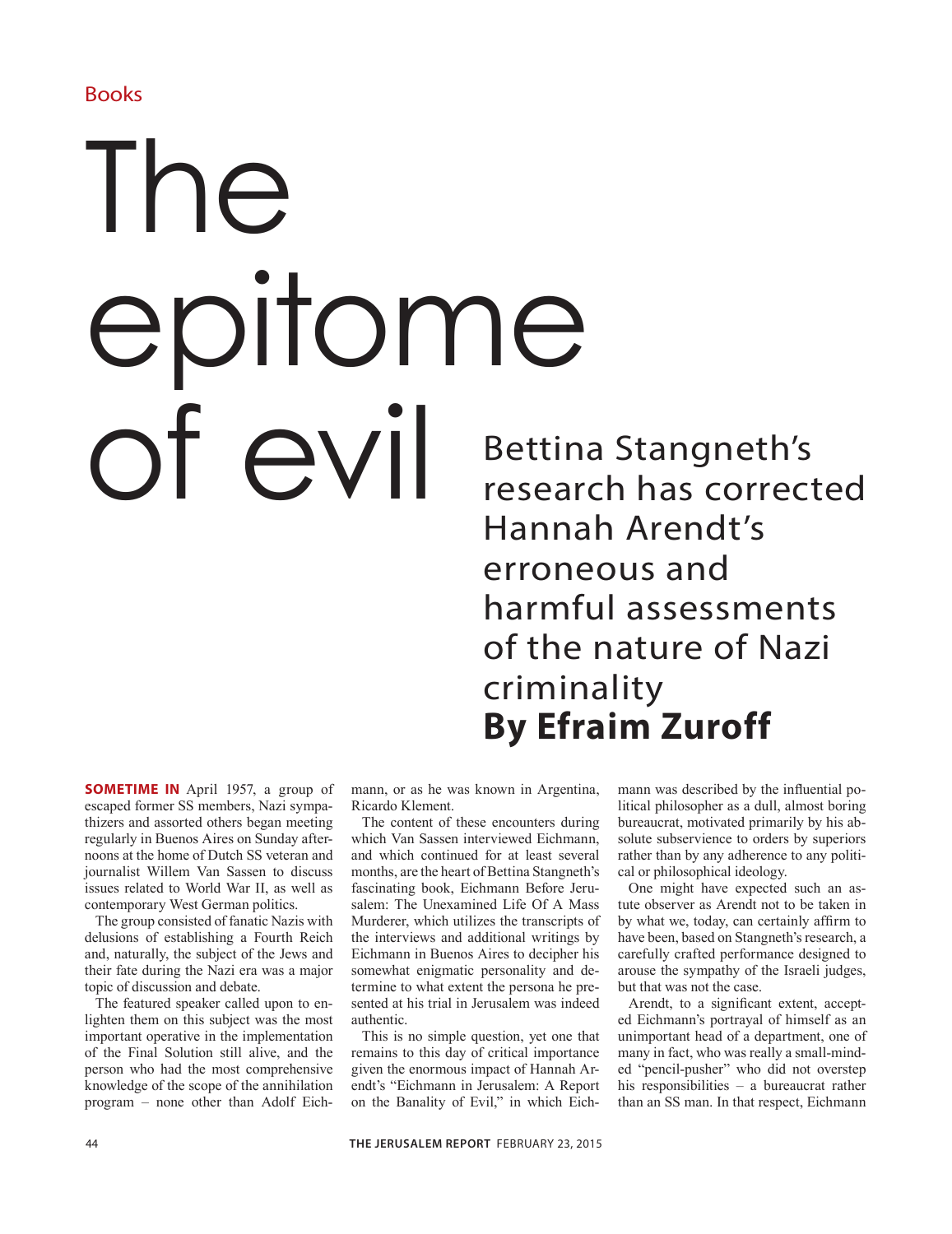

tried very hard to hide the zeal and charisma he had exhibited while serving in an extremely important position in the Reich Security Main Office (RSHA) and to present himself as a reformed Nazi who had opposed the horrors from the very beginning.

In fact, without Hitler and his orders, he would finally be able to go back to being the completely harmless and apolitical person he had always been and enjoy the real life he had always longed for, and which only truly began in 1945 when he became a harmless rabbit breeder. It was the regime that had been evil, and his career in the Third Reich had not been a product of any special ambition, but rather a bizarre twist of fate.

If only Arendt had had access to the materials Stangneth was able to study, the world would almost certainly have been spared one of the most harmful and erroneous assessments of the nature of Nazi criminality; but this material only became available to researchers relatively recently. It consists of more than 1,300 pages in which Eichmann, before his kidnapping, presents the story of his life and his thoughts on his career and the Nazi regime he served. The bulk of the material is the more than 1,000 pages of transcribed interviews he gave to Van Sassen, including about 100 pages of notes Eichmann wrote after reviewing the texts.

Of particular interest is a 107-page manuscript entitled, "They Spoke Now I Want to Speak," which includes a 10-page segment on "My Findings on the Matter of 'Jewish Questions' and Measures by the National Socialist German Government to Solve This Complex During the Years 1933 to 1945," and a concluding 26-page segment of his thoughts on the issue of guilt, in

Adolf Eichmann on trial inside a bulletproof booth in a Jerusalem court in 1961. He was executed for crimes against humanity in 1962, the only sentence of capital punishment ever carried out in Israel

which Eichmann presents himself as a victim of malicious defamation and misrepresentation, and demands the opportunity to expose the lies about him.

As Stangneth clearly shows, these writings reveal the real Eichmann – a fanatic anti-Semite and zealous National Socialist fully committed to the ideological objectives of the regime and especially the total annihilation of the Jewish people, a goal he totally identified with, and he took special pride in his achievements in that mission.

THE REAL EICHMANN WAS A FANATIC ANTI-SEMITE AND ZEALOUS NATIONAL SOCIALIST FULLY COMMITTED TO THE TOTAL ANNIHILATION OF THE JEWISH PEOPLE

Eichmann justifies the destruction of the Jews by claiming that world Jewry, and specifically Dr. Chaim Weizmann, had declared war on the Reich and, un-